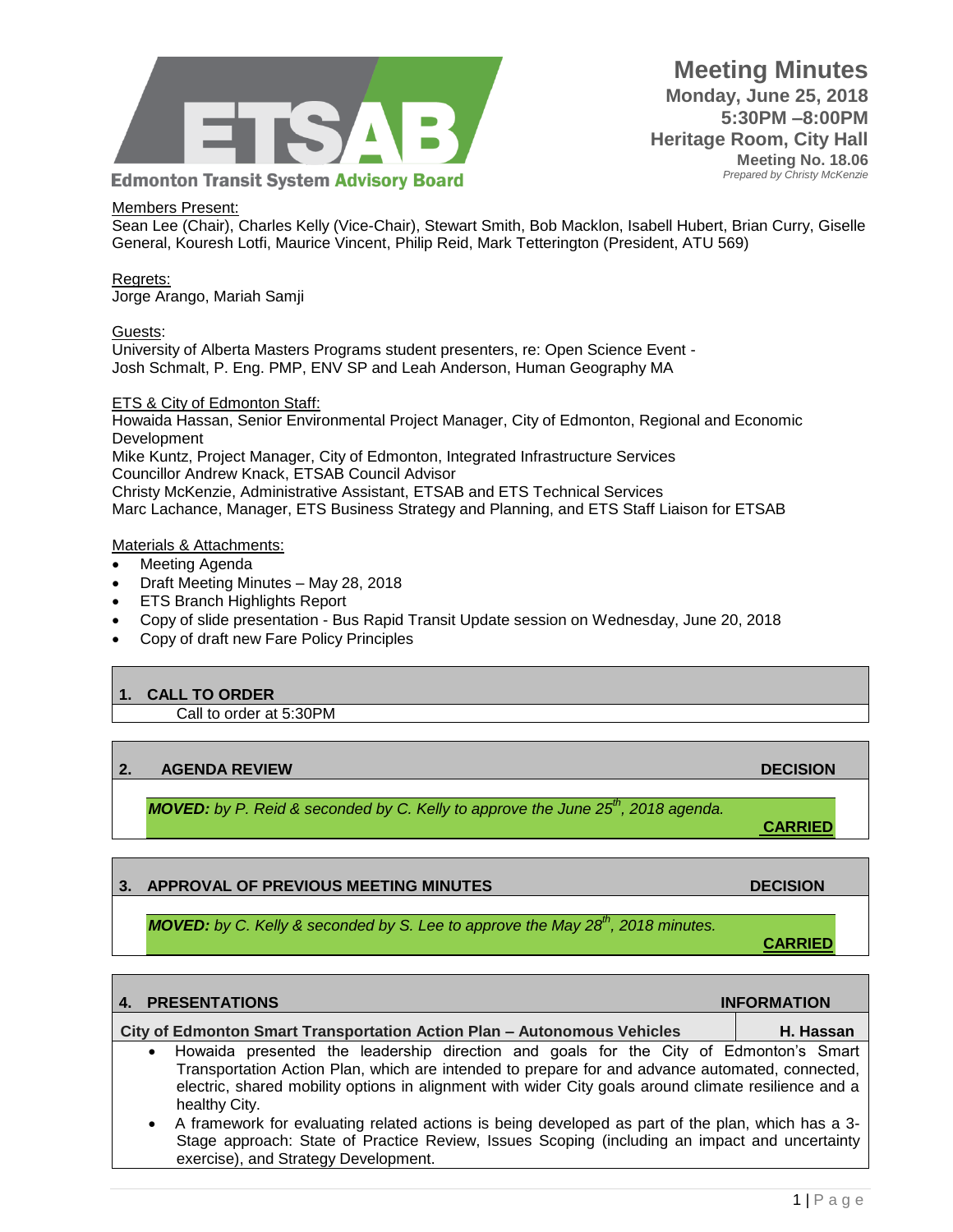- The project team's engagement with the City's Smart Fare project, Electric Bus procurement, Smart Bus implementation, IT Open Data agreements, the U of A's ACTIVE-AURORA and Student Capstone projects, and the automated shuttle testing at the Edmonton International Airport are ongoing. Some examples of challenges and opportunities gathered were presented:
	- Important to prioritize equity of access, and determine if the City is to consider mobility as a right.
	- Consideration of the policies and legal framework in which the City operates given changes in the mobility sector.
	- Consideration of partners during the economic transition away from fossil fuels, and the potential impact on Alberta's economy.
	- Consideration of citizen's familiarity with emerging technologies, including car sharing, bike sharing, electric vehicles, drones, and microtransit.
- A Subject Matter Expert Think Tank comprised of thought leaders from a wide cross section of disciplines is being consulted for recommendations throughout the process and a review of the Action Plan. Points to consider received to date include:
	- Concept of 20-minutes cities
	- Road user charges and mobility pricing
	- Social Equity awareness (access to cell phones and internet)
	- Dynamic curb management as the scale of pick-up/drop-off services increase
	- Impact of technological change on labour and job loss
	- Possibility of decreased parking demand in core due to shared autonomous vehicles
- The nine guiding principles of the plan were presented, as well as focus areas (people, mobility, land use and infrastructure, and City function) and examples of actions for each.
- The timeline for next steps is completion of the draft Action Plan by end of July, and presentation of the report to the Urban Planning Committee of Council in September, 2018.
- Question and answer period followed, including:
	- Discussion around how soon public transit is expected to be affected. It was noted that the effect of some emerging technologies may be over a decade away, but others are imminent (smart card, electrification, and the potential for some first/mile last mile smart transportation solutions).
	- Leadership in the field was discussed. The agricultural industry and the oil sands were noted to have implemented some smart transportation solutions in Alberta already, as well as the distribution of goods/transport industries. Testing of autonomous vehicles on roads, in mixed traffic is being led by the southern United States, due to less restrictive laws (California and Arizona).

## **Stadium Station and Transit Centre Refurbishment – Design Phase Update** M. Kuntz

- Mike presented an overview of the existing conditions and the recommended concept and design approach, including maps, pictures, drawings and renderings.
- One important element of the proposed design is the canopy structure, which will include new traction power supports constructed over the existing canopy to minimize operational impacts during construction.
- Major improvements will include:
	- An additional platform specifically for southbound trains (which have the highest volume of ridership during events), while the existing platform becomes dedicated to northbound trains
	- Access to the ends of the platforms at grade will increase accessibility for all riders, including ramps for wheeled mobility aids (with public access to the underground concourse removed)
	- An additional track crossing to increase connections between neighboring communities
	- The addition of public washrooms
	- The removal of the chain link fence barrier and narrowing of the track right-of-way to return some of this space to the public realm
	- The addition of a plaza and upgrades to the shared use path
	- Distribution of new heated shelters and upgraded station lighting
- Question and answer period followed, including:
	- The construction funding application has been included in the submission for 2019-2022 Capital Budget for approval in the fall.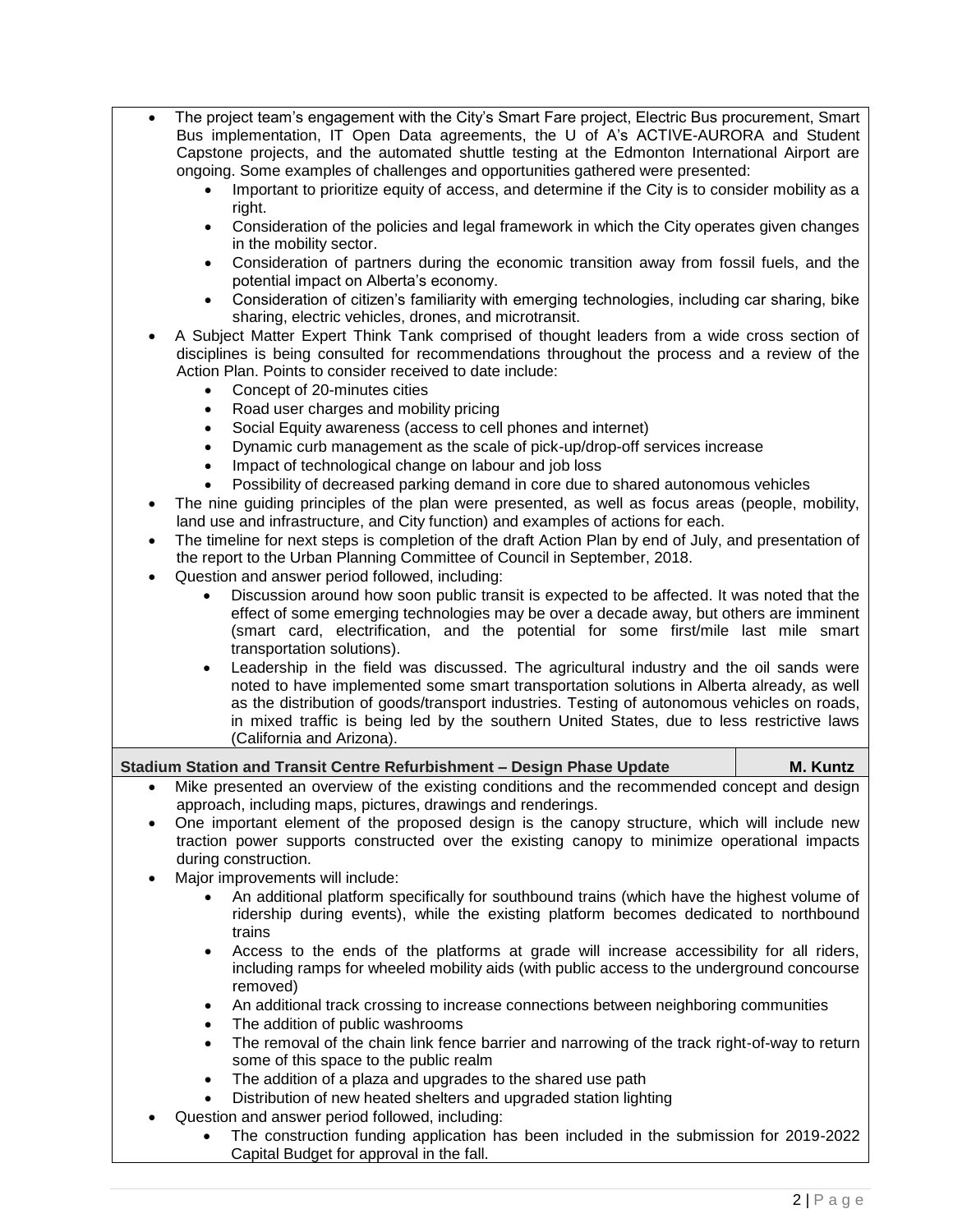| Members noted that the changes should increase real and perceived safety at the station.<br>$\bullet$<br>Discussion around possibility of trains opening doors/loading passengers on both sides of<br>$\bullet$<br>trains at the same time from the existing platform. It was confirmed that this was<br>considered, but the decision is to retain one-sided loading for consistency for riders used to<br>the standard operation.                                                                                                                                                                          |                              |
|-------------------------------------------------------------------------------------------------------------------------------------------------------------------------------------------------------------------------------------------------------------------------------------------------------------------------------------------------------------------------------------------------------------------------------------------------------------------------------------------------------------------------------------------------------------------------------------------------------------|------------------------------|
| It was noted that considerations for placement of fare payment (ticket vending) machines<br>$\bullet$<br>and secured bicycle parking would be included at the detailed design phase, once<br>construction budget is approved.                                                                                                                                                                                                                                                                                                                                                                               |                              |
| The Area Redevelopment Plan for this area outlines a possible new future station located<br>$\bullet$<br>south of the current station. This was mentioned in a previous presentation, was confirmed<br>that there are no plans to begin designs on a new station, as it is expected to take at least<br>another 20-30 years for the area's development to occur and create the demand required to<br>justify it.                                                                                                                                                                                            |                              |
| Access to/from the Kinnaird Ravine is outlined in the Dawson Park and Kinnaird Ravine<br>٠<br>Master Plan and will be allowed for as part of the Stadium station refurbishment project.                                                                                                                                                                                                                                                                                                                                                                                                                     |                              |
| <b>University of Alberta Open Science Presentations</b>                                                                                                                                                                                                                                                                                                                                                                                                                                                                                                                                                     | L. Anderson &<br>J. Schmaltz |
| Leah Anderson presented her study on transit accessibility for seniors in Edmonton.                                                                                                                                                                                                                                                                                                                                                                                                                                                                                                                         |                              |
| Leah presented elements forming a complex spatial relationship for seniors who may use<br>public transit to access specific destinations within 200 meters of the transit network<br>(medical facilities - as listed by Alberta College of Physicians, grocery stores - as listed on<br>Google Earth, malls and community senior's centres - as listed on Open Data).<br>Leah identified the inaccessible transit points at weekday peak service hours based on<br>$\bullet$<br>destinations falling further than 200 meters from the transit network.<br>Question and answer period followed:<br>$\bullet$ |                              |
| Discussion around loss of quality of life for seniors when they lose their ability to drive,<br>$\bullet$<br>due to first mile/last mile challenges.                                                                                                                                                                                                                                                                                                                                                                                                                                                        |                              |
| Distances from transit stops to grocery stores are frequently separated by large parking<br>$\bullet$<br>lots (greater than 200 meter distance from stop to door). Grocery delivery is a challenge<br>for people in apartments, as someone must be physically home to receive them. The<br>concept of inverting zonings (put stores closer to the streets and parking further away)<br>was discussed.                                                                                                                                                                                                       |                              |
| It was noted that there are some low income housing neighbourhoods which have high<br>٠<br>concentrations of seniors (mobile home parks) and do not have frequent transit service<br>within the 200 meter range, resulting in isolation or earlier moves to seniors homes<br>instead of aging in place.                                                                                                                                                                                                                                                                                                     |                              |
| Small community service routes that go right into parking lots are a current transit<br>option in a limited number of areas in the City currently, and this service could<br>potentially be expanded as a solution, if the demand could justify it.                                                                                                                                                                                                                                                                                                                                                         |                              |
| Josh Schmaltz presented his study on transit utilization and system performance in Edmonton.<br>Josh studied publicly available data including population density and 2016 Census data, as<br>well as land use distributions and transit use data available through the City of Edmonton<br>Open Data sets. The level of detail publicly available in the data sets was noted to be<br>limited (time of day ridership to show peak travel times not available, trip origins and<br>destinations not yet available, LRT ridership data is from 2016 and bus ridership from                                   |                              |
| 2017).<br>Josh looked at how transit users are distributed across the City, and how various factors<br>$\bullet$                                                                                                                                                                                                                                                                                                                                                                                                                                                                                            |                              |
| may be affecting the performance of the existing system and future system expansions.<br>The LRT network expansion plans were observed to potentially add the benefit of freeing<br>$\bullet$<br>up bus service to other areas.                                                                                                                                                                                                                                                                                                                                                                             |                              |
| Conditions that may be causing higher ridership at Southgate and Century Park Transit<br>$\bullet$<br>Centres than other Transit Centres were part of the study, for consideration for improving<br>ridership at other Transit Centres.                                                                                                                                                                                                                                                                                                                                                                     |                              |
| Catchment areas around Transit Centres were also analysed in the study for Millwoods,<br>Belvedere and Century Park.                                                                                                                                                                                                                                                                                                                                                                                                                                                                                        |                              |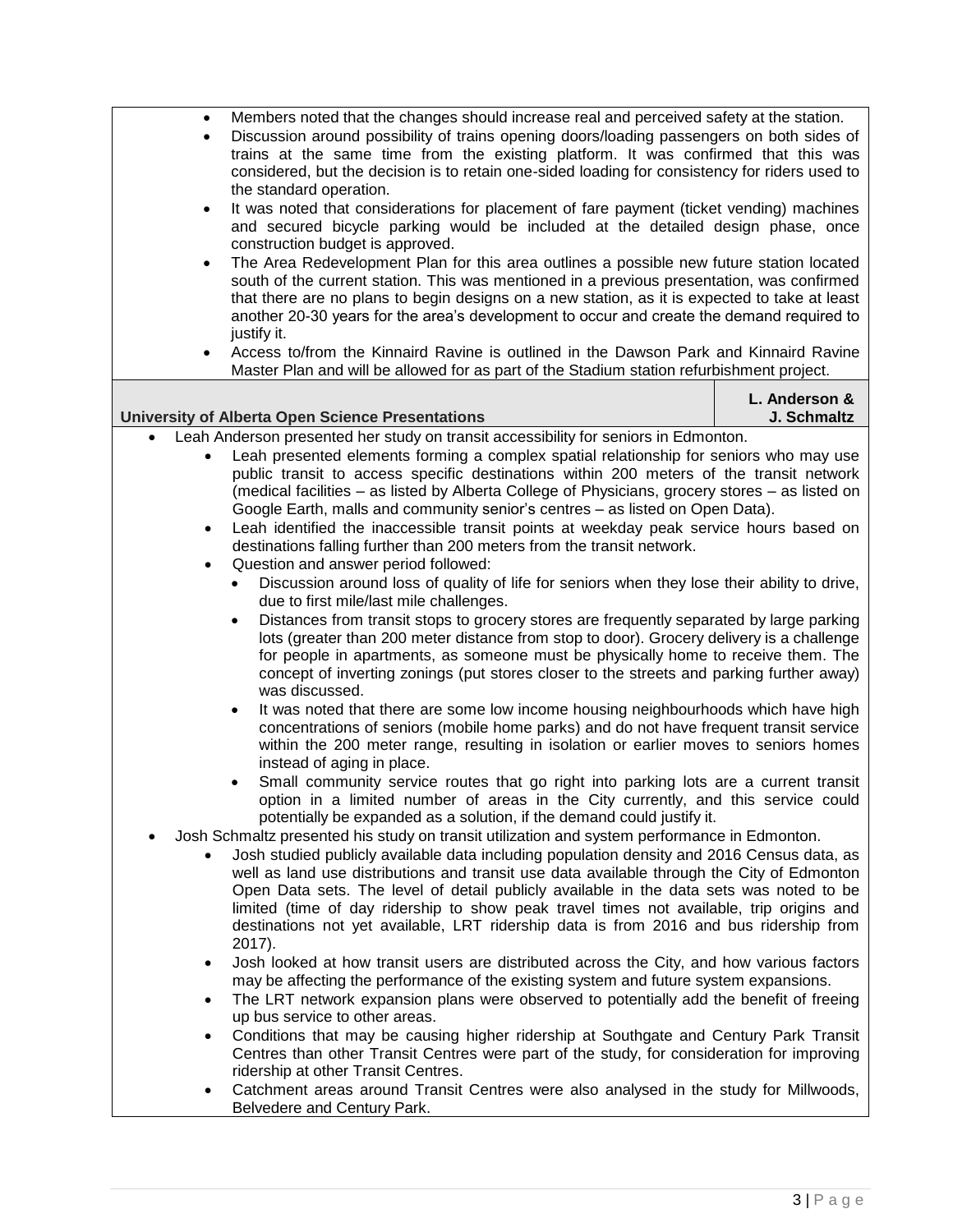| 5. | <b>FOR APPROVAL</b>                                                                                                                                                                                                                                                                                                                                                                                                                                                                                                                                                                                                                                                                                                                                                                                                                                                                                                                                                                                                                                                                                                                                                                | <b>DECISION</b>    |
|----|------------------------------------------------------------------------------------------------------------------------------------------------------------------------------------------------------------------------------------------------------------------------------------------------------------------------------------------------------------------------------------------------------------------------------------------------------------------------------------------------------------------------------------------------------------------------------------------------------------------------------------------------------------------------------------------------------------------------------------------------------------------------------------------------------------------------------------------------------------------------------------------------------------------------------------------------------------------------------------------------------------------------------------------------------------------------------------------------------------------------------------------------------------------------------------|--------------------|
|    | <b>Updates to ETSAB Internal Board Process Documents</b>                                                                                                                                                                                                                                                                                                                                                                                                                                                                                                                                                                                                                                                                                                                                                                                                                                                                                                                                                                                                                                                                                                                           | <b>B. Macklon</b>  |
|    | Bob brought forward for Board approval adjustments to section four "Reference Documents" in the<br>ETSAB Orientation Manual, numbers 11 (ETSAB Policy, Procedures and Code of Conduct), 12<br>(Who, What, Why, How), 14 (Acronyms), and 15 (ETSAB Related Policies and Bylaws) to:<br>Replaced references to Transportation Committee of Council with a standing committee of<br>$\circ$<br>Council.<br>Replaced references to Bylaw 12300 with Bylaw 18155 and 18156.<br>$\circ$<br>Adjusted timelines as voted on in January of the annual start and end of the term of service<br>$\circ$<br>for elected Chair and Vice Chair of ETS Advisory Board.<br>Added the new appointment of the Council Advisor as a part of the ETS Advisory Board.<br>$\circ$<br>Added to list of acronyms.<br>$\circ$<br>MOVED: by G. General & seconded by I. Hubert to approve the changes to the internal procedures<br>documentation for ETSAB.                                                                                                                                                                                                                                                 | <b>CARRIED</b>     |
|    |                                                                                                                                                                                                                                                                                                                                                                                                                                                                                                                                                                                                                                                                                                                                                                                                                                                                                                                                                                                                                                                                                                                                                                                    |                    |
| 6. | <b>NEW BUSINESS</b>                                                                                                                                                                                                                                                                                                                                                                                                                                                                                                                                                                                                                                                                                                                                                                                                                                                                                                                                                                                                                                                                                                                                                                | <b>INFORMATION</b> |
|    | <b>ETSAB Gondola Report Presentation Debrief</b>                                                                                                                                                                                                                                                                                                                                                                                                                                                                                                                                                                                                                                                                                                                                                                                                                                                                                                                                                                                                                                                                                                                                   | S. Lee             |
|    | The presentation to the Urban Planning Committee including the debate is available to watch at<br>$\bullet$<br>Edmonton.ca under the June 5, 2018 meeting recordings for UPC, and lasted 2.5 hours.<br>The motion passed was (agenda item 6.9) "That Administration report back to Committee on:<br>- the cost of a feasibility/constructability study, including an analysis of the potential catalytic value of<br>a gondola on the future redevelopment of Rossdale and the River Crossing Project, and<br>- the commitment by private investors, and communities to fund/cost share these studies<br>Due Date: October 16, 2018"<br>It was noted that one of the main challenges would be the potential of integration of the gondola into<br>$\bullet$<br>transit if it is constructed with private dollars. This may affect the private industry's decision to<br>proceed.<br>If the gondola proposal does not proceed as a private industry venture, it could be brought forward<br>$\bullet$<br>again for consideration for integration with the central circulator LRT design, in addition to the<br>streetcar over the high level bridge.<br><b>CUTA Fall Conference</b> | S. Lee             |
|    | Three first and second year members have expressed interest for consideration to represent the                                                                                                                                                                                                                                                                                                                                                                                                                                                                                                                                                                                                                                                                                                                                                                                                                                                                                                                                                                                                                                                                                     |                    |
|    | Board at the fall CUTA conference. It was proposed that additional members considering express<br>interest by the July meeting. In order to select two members to go, the Board will have all interested<br>members present a short (two minute) proposals at the July meeting, and a vote by secret ballot will<br>be conducted.                                                                                                                                                                                                                                                                                                                                                                                                                                                                                                                                                                                                                                                                                                                                                                                                                                                  |                    |
|    | <b>Transit Fare Policy Updates</b>                                                                                                                                                                                                                                                                                                                                                                                                                                                                                                                                                                                                                                                                                                                                                                                                                                                                                                                                                                                                                                                                                                                                                 | M. Lachance        |
|    | Marc presented the four confidential draft fare policy principles to Board for feedback on clarity of<br>the wording; this is part of the qualitative analysis being conducted by consultants to develop the<br>content for the Fare Policy. The next phase will include an open public survey for the quantitative<br>feedback to develop the Fare Structure recommendations. The survey will be managed through<br>Leger and will also be distributed to the City of Edmonton's Insight Community. The public link will<br>be shared with ETSAB for input when available.                                                                                                                                                                                                                                                                                                                                                                                                                                                                                                                                                                                                        |                    |
|    | <b>Bus Network Redesign Engagement Session Debrief</b>                                                                                                                                                                                                                                                                                                                                                                                                                                                                                                                                                                                                                                                                                                                                                                                                                                                                                                                                                                                                                                                                                                                             | C. Kelly           |
|    | The consultants and ETS Planning and Scheduling team organized a special meeting for Board<br>$\bullet$<br>members of ETSAB and DATS Advisory Group which took place on Wednesday, June 20 <sup>th</sup> . Eight<br>ETSAB members and six DAG members were in attendance, as well as the Mark Tetterington,<br>current president of ATU569. ETSAB members noted that they found the session informative. A<br>copy of the presentation slides were shared with members who were unable to attend.<br>Over 5000 responses were collected during the 25 engagement sessions and the related survey<br>$\bullet$<br>that ran during May and June throughout the City. Work is now underway to consolidate the<br>responses and prepare a second draft that takes into consideration feedback received from citizens                                                                                                                                                                                                                                                                                                                                                                   |                    |

 $\Box$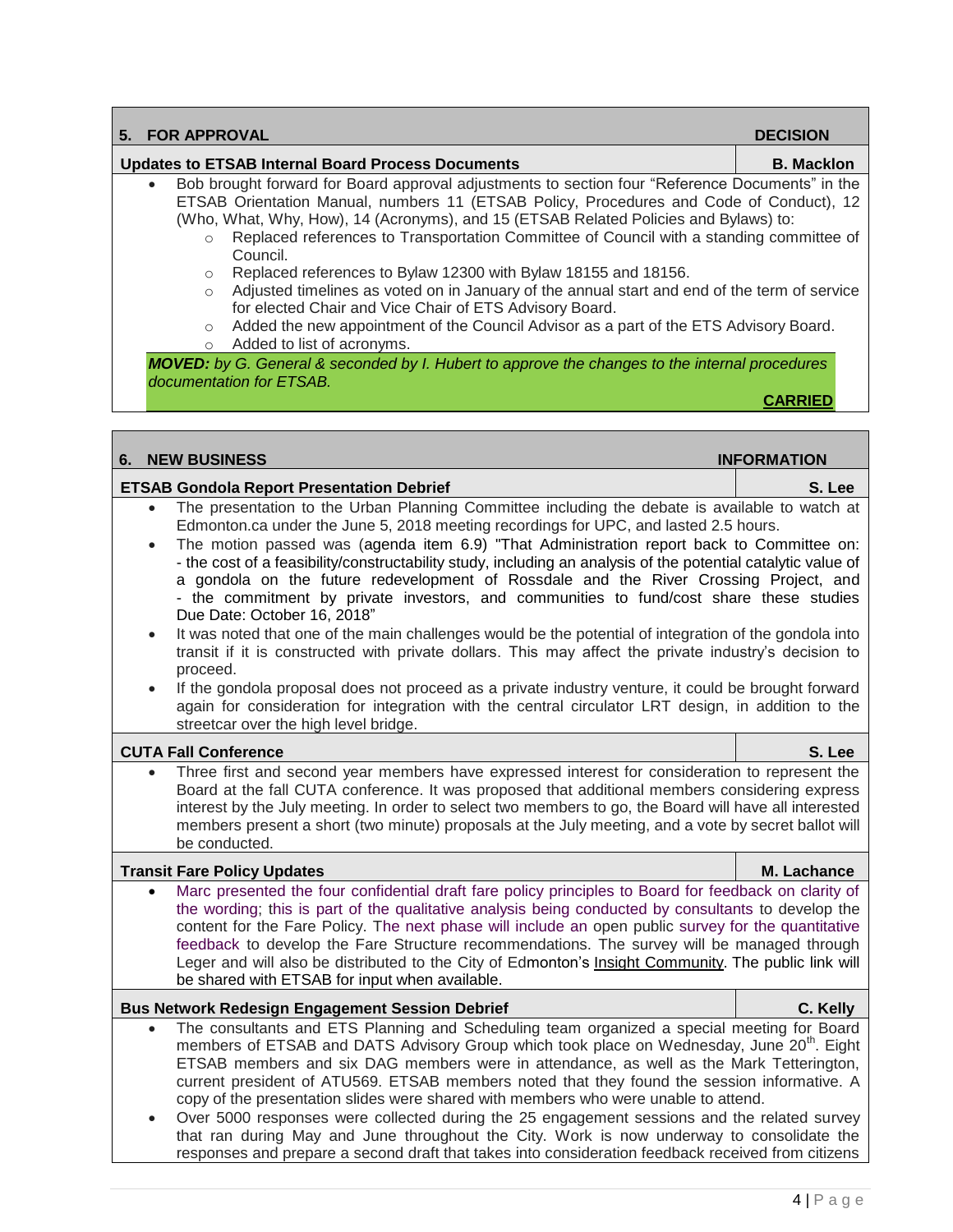and transit operators.

 Some of the topics discussed include accessibility and walkability challenges in the first/last km to and from the bus and LRT stops and stations, transfer challenges and loss of service concerns (in Cameron Heights, Blackburn and Wedgewood neighbourhoods).

| 7.                     | <b>SUB-COMMITTEE UPDATES</b>                                                                                                                                                                                                                                                                                                                                                                                                                                                                                                                                                                                                                                                                                                                                       | <b>INFORMATION</b> |
|------------------------|--------------------------------------------------------------------------------------------------------------------------------------------------------------------------------------------------------------------------------------------------------------------------------------------------------------------------------------------------------------------------------------------------------------------------------------------------------------------------------------------------------------------------------------------------------------------------------------------------------------------------------------------------------------------------------------------------------------------------------------------------------------------|--------------------|
|                        | <b>Transit Innovation</b>                                                                                                                                                                                                                                                                                                                                                                                                                                                                                                                                                                                                                                                                                                                                          | I. Hubert          |
| $\bullet$<br>$\bullet$ | No meeting was held in June.<br>Maurice Vincent will be the lead for the Transit Innovation Sub-Committee going forward.                                                                                                                                                                                                                                                                                                                                                                                                                                                                                                                                                                                                                                           |                    |
|                        | <b>First Mile/Last Mile</b>                                                                                                                                                                                                                                                                                                                                                                                                                                                                                                                                                                                                                                                                                                                                        | S. Lee             |
|                        | No meeting was held in June.                                                                                                                                                                                                                                                                                                                                                                                                                                                                                                                                                                                                                                                                                                                                       |                    |
| ٠                      | Isabell Hubert will be the lead for the First Mile/Last Mile Sub-Committee going forward.                                                                                                                                                                                                                                                                                                                                                                                                                                                                                                                                                                                                                                                                          |                    |
|                        | <b>Standing Items</b>                                                                                                                                                                                                                                                                                                                                                                                                                                                                                                                                                                                                                                                                                                                                              | S. Lee             |
|                        | Not applicable for this month.                                                                                                                                                                                                                                                                                                                                                                                                                                                                                                                                                                                                                                                                                                                                     |                    |
| Wayfinding             |                                                                                                                                                                                                                                                                                                                                                                                                                                                                                                                                                                                                                                                                                                                                                                    | J. Arango          |
|                        | Jorge has circulated the draft terms of reference to the Board for review and comments to bring<br>forward for approval at the July meeting.                                                                                                                                                                                                                                                                                                                                                                                                                                                                                                                                                                                                                       |                    |
|                        |                                                                                                                                                                                                                                                                                                                                                                                                                                                                                                                                                                                                                                                                                                                                                                    |                    |
| 8.                     | <b>INFORMATION SECTION</b>                                                                                                                                                                                                                                                                                                                                                                                                                                                                                                                                                                                                                                                                                                                                         | <b>INFORMATION</b> |
| <b>ATU569</b>          |                                                                                                                                                                                                                                                                                                                                                                                                                                                                                                                                                                                                                                                                                                                                                                    |                    |
| $\bullet$              | Bus shields have been ordered to be installed and piloted on ten ETS buses. The number of<br>assaults is not decreasing. The numbers of reported assaults are nearly the same this year as last<br>year.<br>A survey has gone out to ATU569 members as part of the contract renewal process that will begin<br>at the end of 2018.                                                                                                                                                                                                                                                                                                                                                                                                                                 |                    |
|                        |                                                                                                                                                                                                                                                                                                                                                                                                                                                                                                                                                                                                                                                                                                                                                                    |                    |
|                        | <b>DATS Advisory Group (DAG) Update</b><br>DAG members attended the BNR Project Update session along with ETSAB members on June 20 <sup>th</sup><br>and appreciated the opportunity to bring forward their questions and concerns.                                                                                                                                                                                                                                                                                                                                                                                                                                                                                                                                 | <b>B. Macklon</b>  |
|                        | <b>ETS Branch Highlights Report</b>                                                                                                                                                                                                                                                                                                                                                                                                                                                                                                                                                                                                                                                                                                                                | M. Lachance        |
| $\bullet$<br>$\bullet$ | The ETS Branch Highlights report was reviewed.<br>Question and answer period followed.<br>A presentation will be offered to ETSAB at an upcoming general meeting on the status of<br>$\circ$<br>the City's first/last kilometer study, as well as further updates on the status of the bus<br>network redesign project.<br>Proposed route plan for the fall ETS facilities tour requested by ETSAB were provided.<br>$\circ$<br>Councillor Knack brought to members' attention an additional non-ETS report that will be<br>$\circ$<br>presented to CPSC on July 4 <sup>th</sup> CR_5033 "Alternative Practices to Address Snow and Ice<br>Control". The related policy changes potentially impact transit in relation to sidewalks, hubs<br>and multi-use trails. |                    |
|                        | <b>Edmonton Arts Council (EAC)</b>                                                                                                                                                                                                                                                                                                                                                                                                                                                                                                                                                                                                                                                                                                                                 | M. Samji           |
| $\bullet$              | Not available.                                                                                                                                                                                                                                                                                                                                                                                                                                                                                                                                                                                                                                                                                                                                                     |                    |
|                        | <b>Accessibility Advisory Committee (AAC)</b>                                                                                                                                                                                                                                                                                                                                                                                                                                                                                                                                                                                                                                                                                                                      | C. Kelly           |
| $\bullet$<br>$\bullet$ | Charlie attended the June AAC general meeting, and provided an update to members. The<br>reinstatement of the mail out of transit passes to DATS users was the main transit related topic.<br>Knowing that ETSAB is working on first/last km the chair of the Accessibility Advisory Committee<br>member noted that there is a fairly new company providing paratransit services in the City, and they<br>are interested in being involved in first/last km transit solutions for passengers with mobility<br>challenges. The member has personally vetted that this organization provides good service and<br>wanted others to be aware of it.                                                                                                                    |                    |